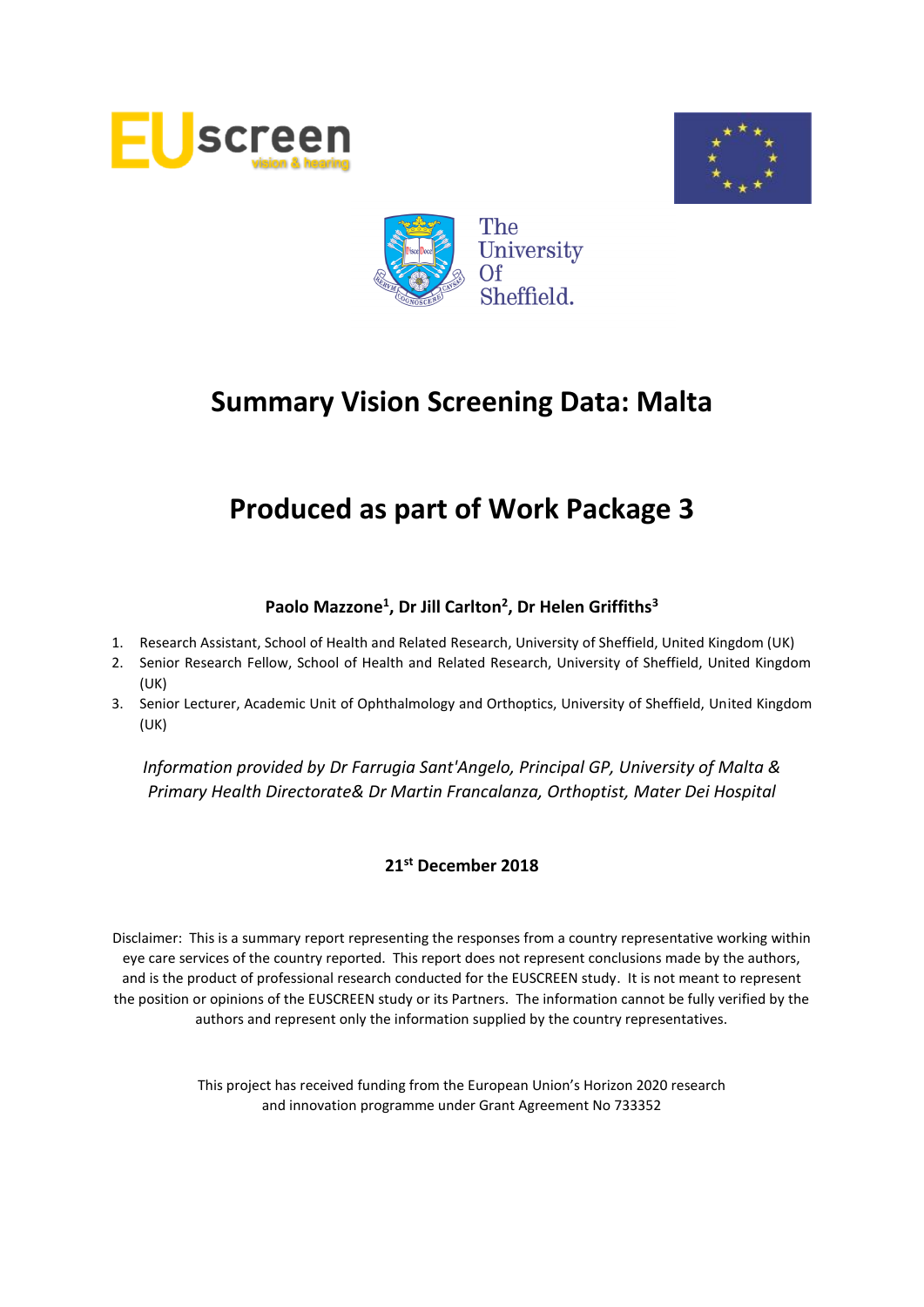



## **Contents**

| 1                                              |                                          | 3<br><b>Glossary of Terms: Vision Screening</b> |    |  |  |  |  |
|------------------------------------------------|------------------------------------------|-------------------------------------------------|----|--|--|--|--|
| 2                                              |                                          | Abbreviations<br>6                              |    |  |  |  |  |
| 3                                              | Population and Healthcare Overview       |                                                 |    |  |  |  |  |
| 4                                              |                                          | Vision Screening Commissioning and Guidance     |    |  |  |  |  |
| 5                                              | Screening programme                      |                                                 |    |  |  |  |  |
|                                                | 5.1<br>Vision screening - Preterm babies | 10                                              |    |  |  |  |  |
|                                                | 5.2                                      | Vision screening - Birth to 3 months            | 10 |  |  |  |  |
|                                                | 5.3                                      | Vision screening - 3 months to 36 months        | 10 |  |  |  |  |
|                                                | 5.4                                      | Vision screening - 36 months to 7 years         | 10 |  |  |  |  |
| 6                                              |                                          | <b>Automated Screening</b>                      | 14 |  |  |  |  |
| 7                                              | Provision for Visually Impaired          |                                                 |    |  |  |  |  |
| Knowledge of existing screening programme<br>8 |                                          | 16                                              |    |  |  |  |  |
|                                                | 8.1                                      | Prevalence/Diagnosis                            | 16 |  |  |  |  |
|                                                | 8.2                                      | Coverage                                        | 16 |  |  |  |  |
|                                                | 8.3                                      | Screening evaluation                            | 16 |  |  |  |  |
|                                                | 8.4                                      | <b>Treatment success</b>                        | 16 |  |  |  |  |
| 9                                              |                                          | Costs of vision screening in children           | 17 |  |  |  |  |
|                                                | 9.1                                      | Cost of vision screening                        | 17 |  |  |  |  |
|                                                | 9.2                                      | Cost of treatment for amblyopia                 | 17 |  |  |  |  |
|                                                | 9.3                                      | Cost of Treatment for strabismus                | 17 |  |  |  |  |
|                                                | 9.4                                      | Cost of treatment for cataract                  | 17 |  |  |  |  |
| 10                                             | References<br>18                         |                                                 |    |  |  |  |  |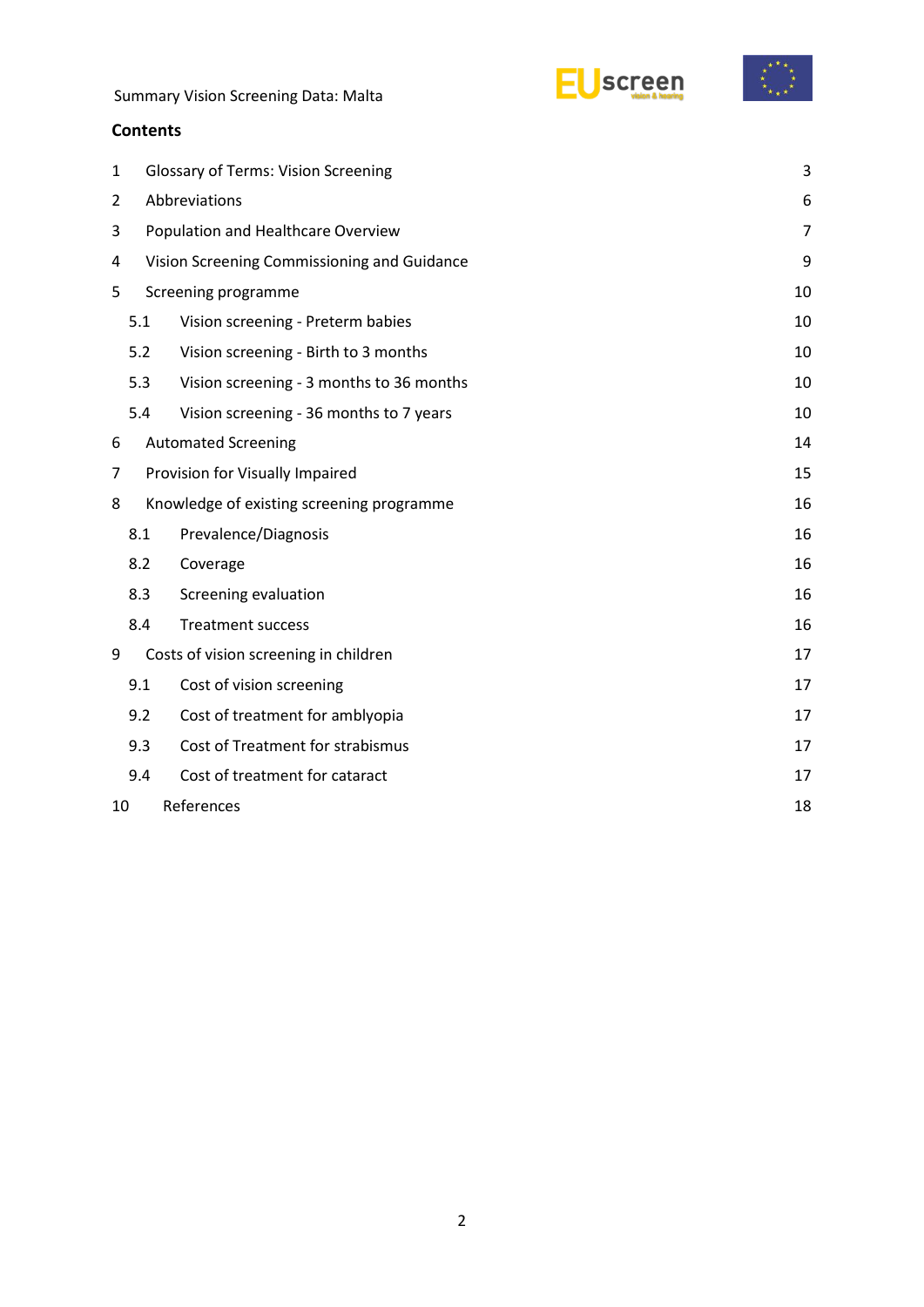





# <span id="page-2-0"></span>**1 Glossary of Terms: Vision Screening**

| <b>Abnormal test result</b> | A test result where a normal "pass" response could not be                                                                                                                                                                      |  |  |  |  |  |
|-----------------------------|--------------------------------------------------------------------------------------------------------------------------------------------------------------------------------------------------------------------------------|--|--|--|--|--|
|                             | detected under good conditions. The result on screening                                                                                                                                                                        |  |  |  |  |  |
|                             | equipment may indicate "no response," "fail," or "refer."                                                                                                                                                                      |  |  |  |  |  |
| <b>Attendance rate</b>      | The proportion of all those invited for screening that are tested<br>and receive a result:                                                                                                                                     |  |  |  |  |  |
|                             | Invited for screening includes all those that are offered<br>$\bullet$<br>the screening test.                                                                                                                                  |  |  |  |  |  |
|                             | Tested and receive a result could be a "pass" or "referral<br>٠<br>to diagnostic assessment".                                                                                                                                  |  |  |  |  |  |
|                             | Attendance rate provides information on the willingness of<br>families to participate in screening.                                                                                                                            |  |  |  |  |  |
| <b>Compliance with</b>      | The percentage of those who are referred from screening to a                                                                                                                                                                   |  |  |  |  |  |
| referral (percentage)       | diagnostic assessment that actually attend the diagnostic<br>assessment.                                                                                                                                                       |  |  |  |  |  |
|                             | Percentage of compliance provides information on the                                                                                                                                                                           |  |  |  |  |  |
|                             | willingness of families to attend the diagnostic assessment after                                                                                                                                                              |  |  |  |  |  |
|                             | referral from screening.                                                                                                                                                                                                       |  |  |  |  |  |
|                             |                                                                                                                                                                                                                                |  |  |  |  |  |
| Coverage                    | The proportion of those eligible for screening that are tested and<br>receive a result:                                                                                                                                        |  |  |  |  |  |
|                             | Eligible for screening includes those within the population<br>٠<br>that are covered under the screening or health care<br>programme.<br>Tested and receive a result could be a "pass" or "refer to<br>diagnostic assessment". |  |  |  |  |  |
|                             | Factors such as being offered screening, willingness to<br>participate, missed screening, ability to complete the screen, and<br>ability to document the screening results will influence the<br>coverage.                     |  |  |  |  |  |
| <b>False negatives</b>      | The percentage of children with a visual deficit (defined by the<br>target condition) that receive a result of "pass" during screening.                                                                                        |  |  |  |  |  |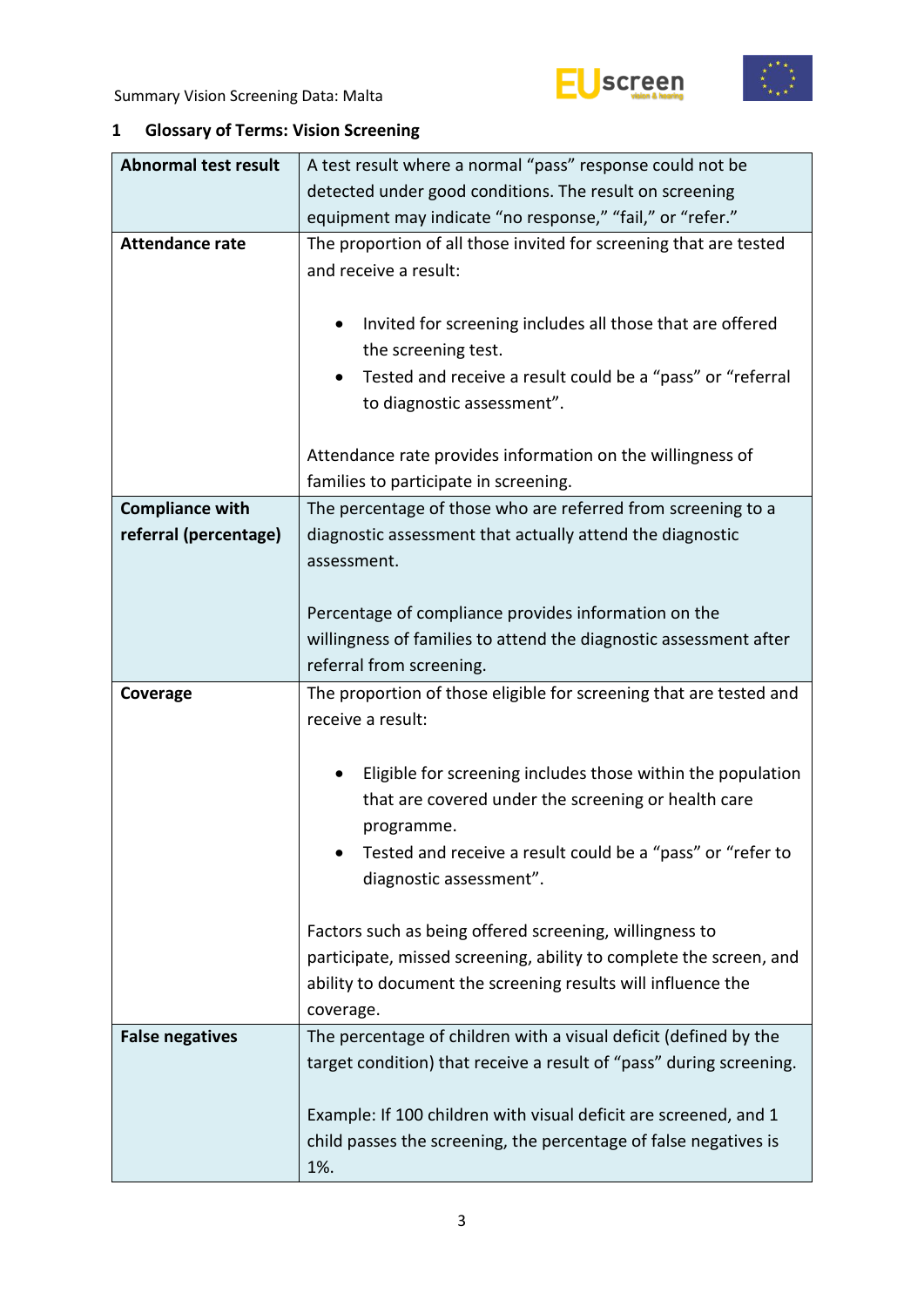





| <b>False positives</b>      | The percentage of children with normal vision that are referred                  |  |  |  |  |  |
|-----------------------------|----------------------------------------------------------------------------------|--|--|--|--|--|
|                             | from screening to a diagnostic assessment.                                       |  |  |  |  |  |
| <b>Guidelines</b>           | Recommendations or instructions provided by an authoritative                     |  |  |  |  |  |
|                             | body on the practice of screening in the country or region.                      |  |  |  |  |  |
| <b>Vision screening</b>     | A person qualified to perform vision screening, according to the                 |  |  |  |  |  |
| professional                | practice in the country or region.                                               |  |  |  |  |  |
| <b>Inconclusive test</b>    | A test result where a normal "pass" response could not be                        |  |  |  |  |  |
| result                      | detected due to poor test conditions or poor cooperation of the                  |  |  |  |  |  |
|                             | child.                                                                           |  |  |  |  |  |
| Invited for screening       | Infants/children and their families who are offered screening.                   |  |  |  |  |  |
| <b>Outcome of vision</b>    | An indication of the effectiveness or performance of screening,                  |  |  |  |  |  |
| screening                   | such as a measurement of coverage rate, referral rate, number of                 |  |  |  |  |  |
|                             | children detected, etc.                                                          |  |  |  |  |  |
| Untreated amblyopia         | Those children who have not received treatment for amblyopia                     |  |  |  |  |  |
|                             | due to missed screening or missed follow-up appointment.                         |  |  |  |  |  |
| Persistent amblyopia        | Amblyopia that is missed by screening, or present after the child                |  |  |  |  |  |
|                             | has received treatment.                                                          |  |  |  |  |  |
| <b>Positive predictive</b>  | The percentage of children referred from screening who have a                    |  |  |  |  |  |
| value                       | confirmed vision loss.                                                           |  |  |  |  |  |
|                             |                                                                                  |  |  |  |  |  |
|                             | For example, if 100 babies are referred from screening for                       |  |  |  |  |  |
|                             |                                                                                  |  |  |  |  |  |
|                             | diagnostic assessment and 10 have normal vision and 90 have a                    |  |  |  |  |  |
|                             | confirmed visual defect, the positive predictive value would be                  |  |  |  |  |  |
|                             | 90%.                                                                             |  |  |  |  |  |
| <b>Prevalence</b>           | The percentage or number of individuals with a specific disease                  |  |  |  |  |  |
|                             | or condition. Prevalence can either be expressed as a percentage                 |  |  |  |  |  |
|                             | or as a number out of 1000 individuals within the same                           |  |  |  |  |  |
|                             | demographic.                                                                     |  |  |  |  |  |
| Programme                   | An organised system for screening, which could be based                          |  |  |  |  |  |
|                             | nationally, regionally or locally.                                               |  |  |  |  |  |
| Protocol                    | Documented procedure or sequence for screening, which could                      |  |  |  |  |  |
|                             | include which tests are performed, when tests are performed,                     |  |  |  |  |  |
|                             | procedures for passing and referring, and so forth.                              |  |  |  |  |  |
| <b>Quality assurance</b>    | A method for checking and ensuring that screening is functioning                 |  |  |  |  |  |
|                             | adequately and meeting set goals and benchmarks.                                 |  |  |  |  |  |
| Referral criteria           | A pre-determined cut-off boundary for when a child should be                     |  |  |  |  |  |
|                             | re-tested or seen for a diagnostic assessment.                                   |  |  |  |  |  |
| <b>Risk babies / Babies</b> | All infants that are considered to be at-risk or have risk-factors               |  |  |  |  |  |
| at-risk                     | for vision defects/ophthalmic pathology according to the<br>screening programme. |  |  |  |  |  |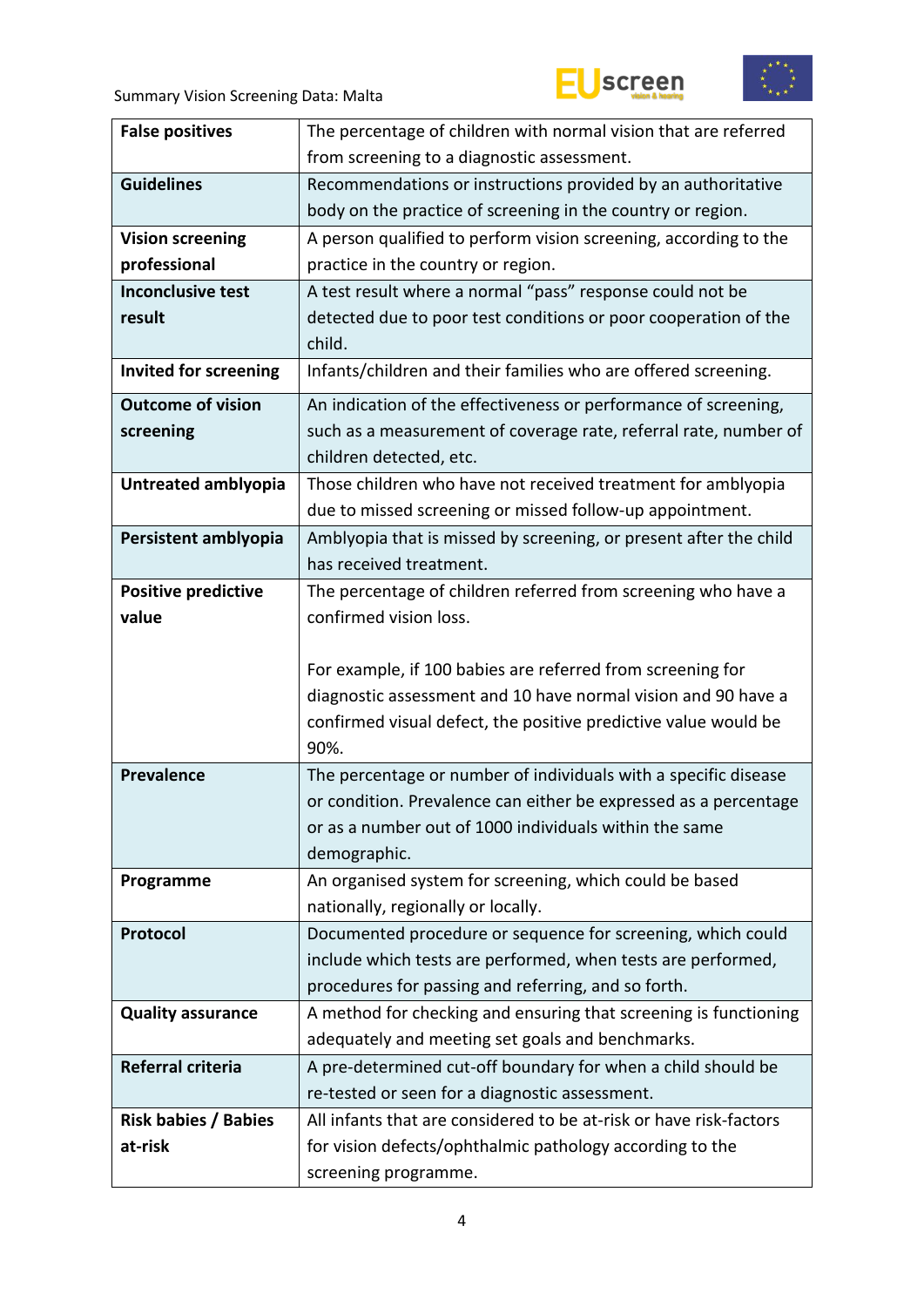



|                         | Two common risk factors are admission to the neonatal-intensive    |  |  |  |  |  |
|-------------------------|--------------------------------------------------------------------|--|--|--|--|--|
|                         | care unit (NICU) or born prematurely. However, other risk factors  |  |  |  |  |  |
|                         | for visual defects may also be indicated in the screening          |  |  |  |  |  |
|                         | programme.                                                         |  |  |  |  |  |
| Sensitivity             | The percentage of children with visual defects that are identified |  |  |  |  |  |
|                         | via the screening programme.                                       |  |  |  |  |  |
|                         |                                                                    |  |  |  |  |  |
|                         | For example, if 100 babies with visual defects are tested, and 98  |  |  |  |  |  |
|                         | of these babies are referred for diagnostic assessment and 2 pass  |  |  |  |  |  |
|                         | the screening, the sensitivity is 98%.                             |  |  |  |  |  |
| <b>Specificity</b>      | The percentage of children with normal vision that pass the        |  |  |  |  |  |
|                         | screening.                                                         |  |  |  |  |  |
|                         |                                                                    |  |  |  |  |  |
|                         | For example, if 100 babies with normal vision are tested, and 10   |  |  |  |  |  |
|                         | of these babies are referred for diagnostic assessment and 90      |  |  |  |  |  |
|                         | pass the screening, the specificity is 90%.                        |  |  |  |  |  |
| <b>Target condition</b> | The visual defect you are aiming to detect via the screening       |  |  |  |  |  |
|                         | programme.                                                         |  |  |  |  |  |
| Well, healthy babies    | Infants who are not admitted into the NICU or born prematurely     |  |  |  |  |  |
|                         | (born after a gestation period of less than 37 weeks).             |  |  |  |  |  |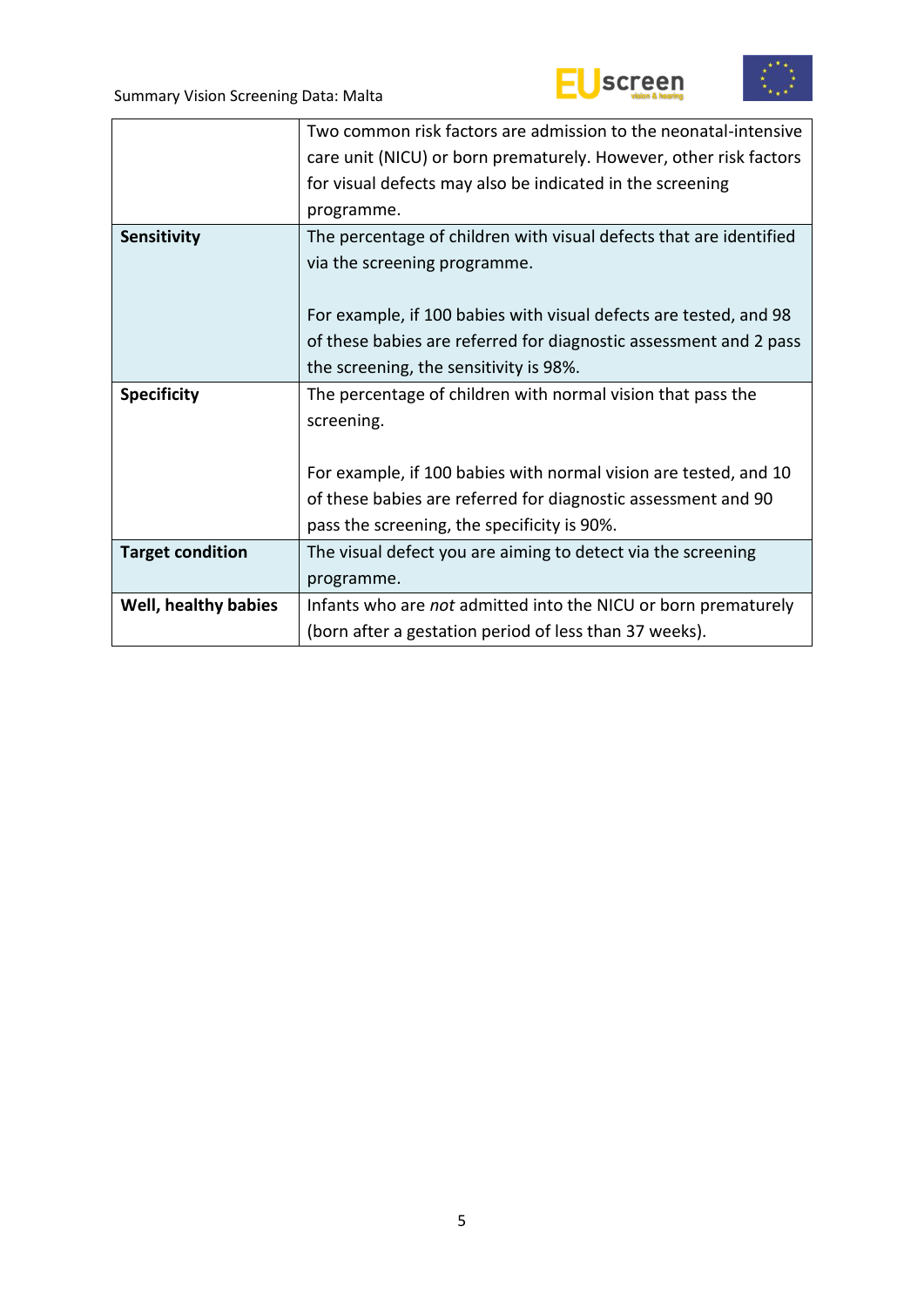



- <span id="page-5-0"></span>**2 Abbreviations**
- **ACT** Alternating Cover Test
- **AS** Automated Screening
- **BT** Bagolini Test
- **CT** Cover Test
- **CV** Colour Vision
- **EI** Eye Inspection
- **EM** Eye Motility
- **Fix** Fixation
- **GDP** Gross Domestic Product
- **GP** General Practitioner
- **Hir** Hirschberg test
- **NICU** Neonatal-intensive care unit
- **PCT** Prism Cover Test
- **PM** Pursuit Movements
- **PPP** Purchasing Power Parity
- **PR** Pupillary Reflexes
- **RE** Retinal Examination
- **Ret** Retinoscopy
- **ROP** Retinopathy of Prematurity
- **RR** Red Reflex Testing
- **VA** Visual Acuity
- **WHO** World Health Organisation
- **WT** Worth Test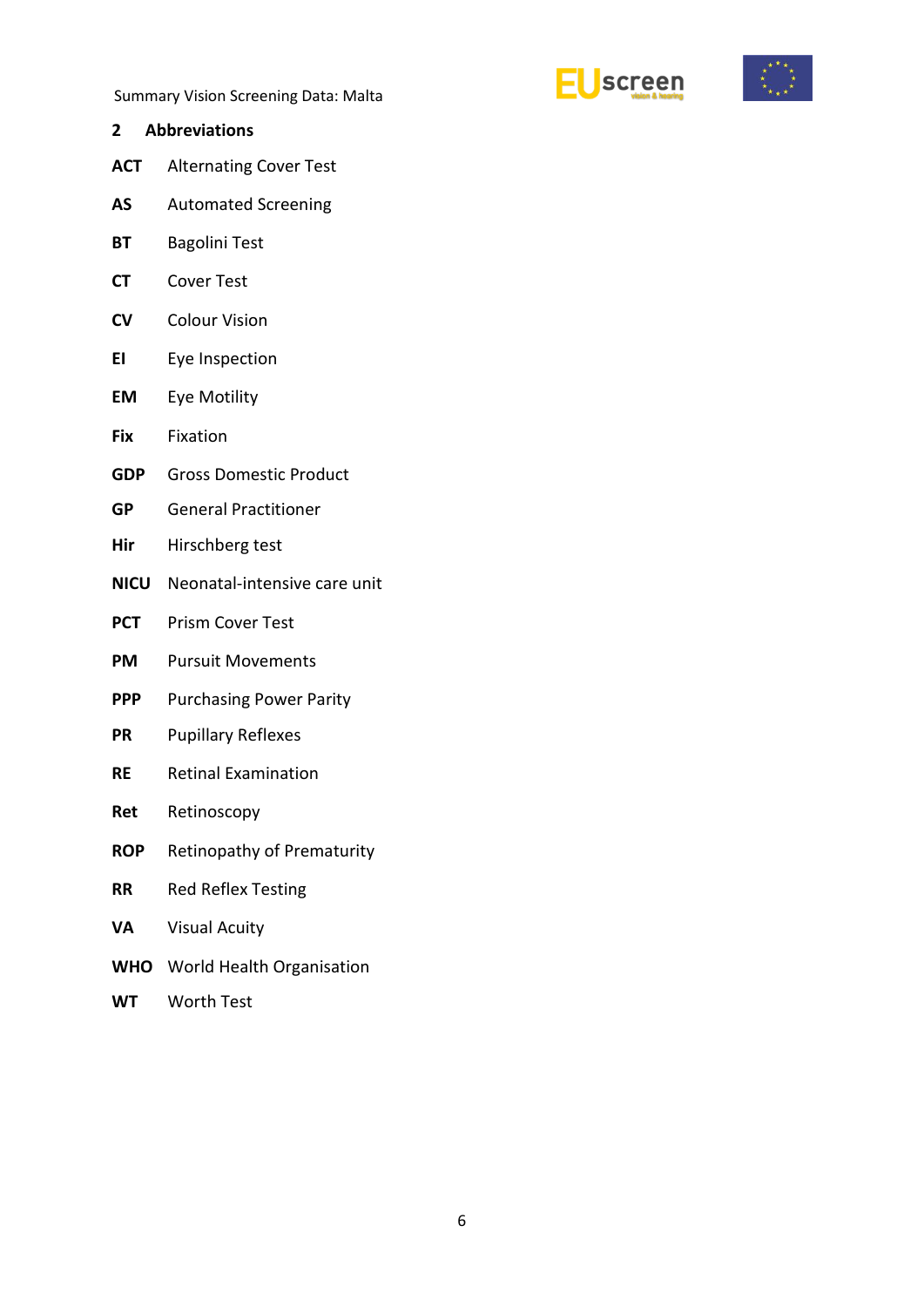



# <span id="page-6-0"></span>**3 Population and Healthcare Overview**

The population of Malta is 465,292 (World Bank, 2018a) and birth rate is estimated at 10.2 births/1,000 population in 2016 (World Bank, 2018b). The change in population and birth rate from 1960 to 2017 is shown in Figure 1, graphs A and B respectively.

Malta has a reported population density of 1,454 people per square kilometre in 2017 and this has risen from 1,016 people per square kilometre in 1961 (World Bank, 2018c). In terms of healthcare facilities, the total density of hospitals in 2013 was 0.93 per 100,000 population (WHO, 2016a). Infant mortality in 2017 is estimated at 2.9 deaths/1,000 live births in total (World Bank, 2018d).

The average life expectancy in Malta is estimated at 82.5 years (World Bank, 2018e), with a death rate of 5.6 deaths/1,000 population in 2016 (World Bank, 2018f). Malta has a gross national income per capita (PPP int. \$, 2013) of \$28,000 (WHO, 2016b). The estimated total expenditure on health per capita in 2014 was \$3,072 (Intl \$) and the total expenditure on health in 2014 as percentage of GDP was 9.8% (WHO, 2016b).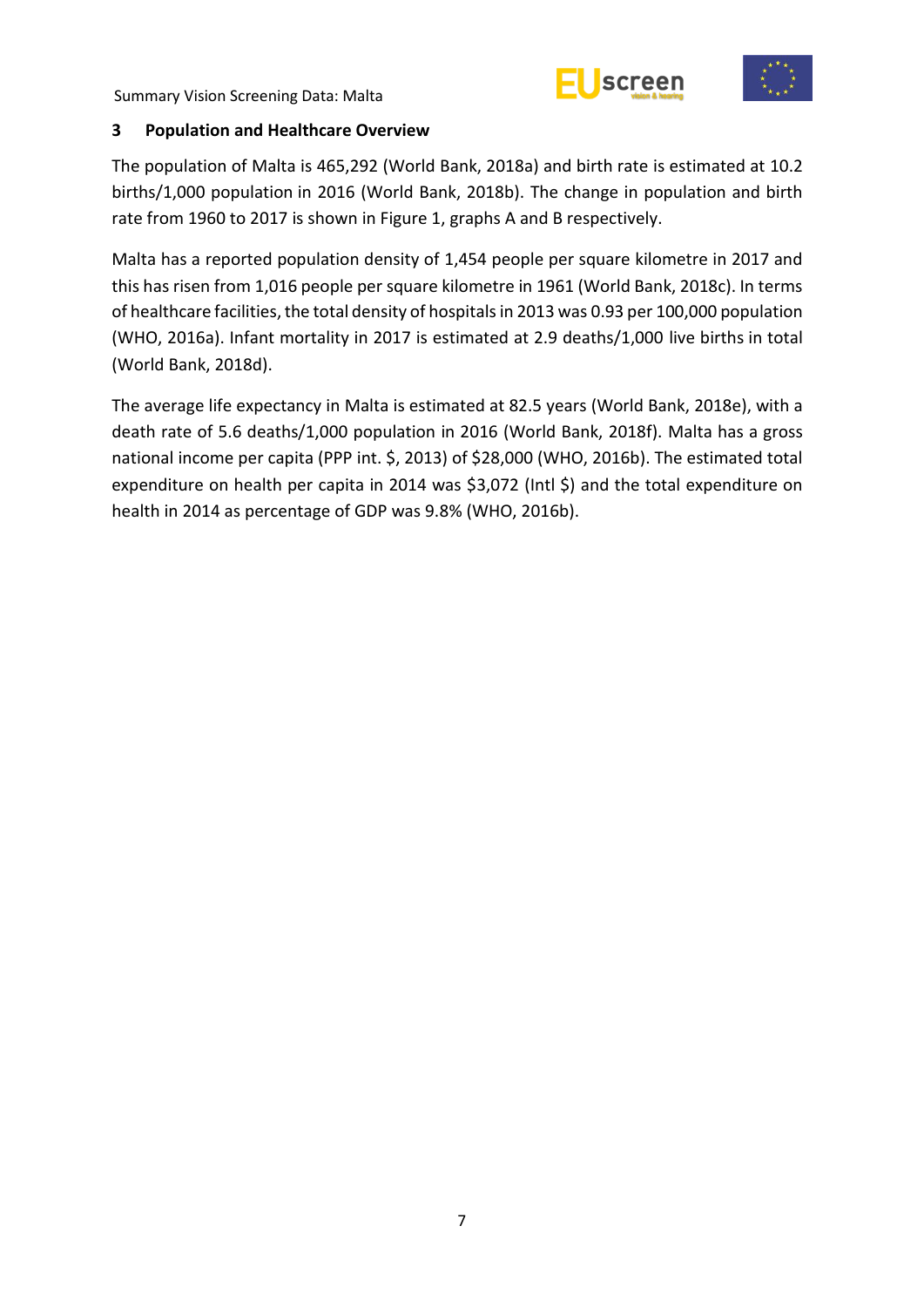

# *Figure 1: Change in the Total Population and Birth Rate in Malta between 1960 and 2017*



*Source: Information sourced from World Bank (2018)*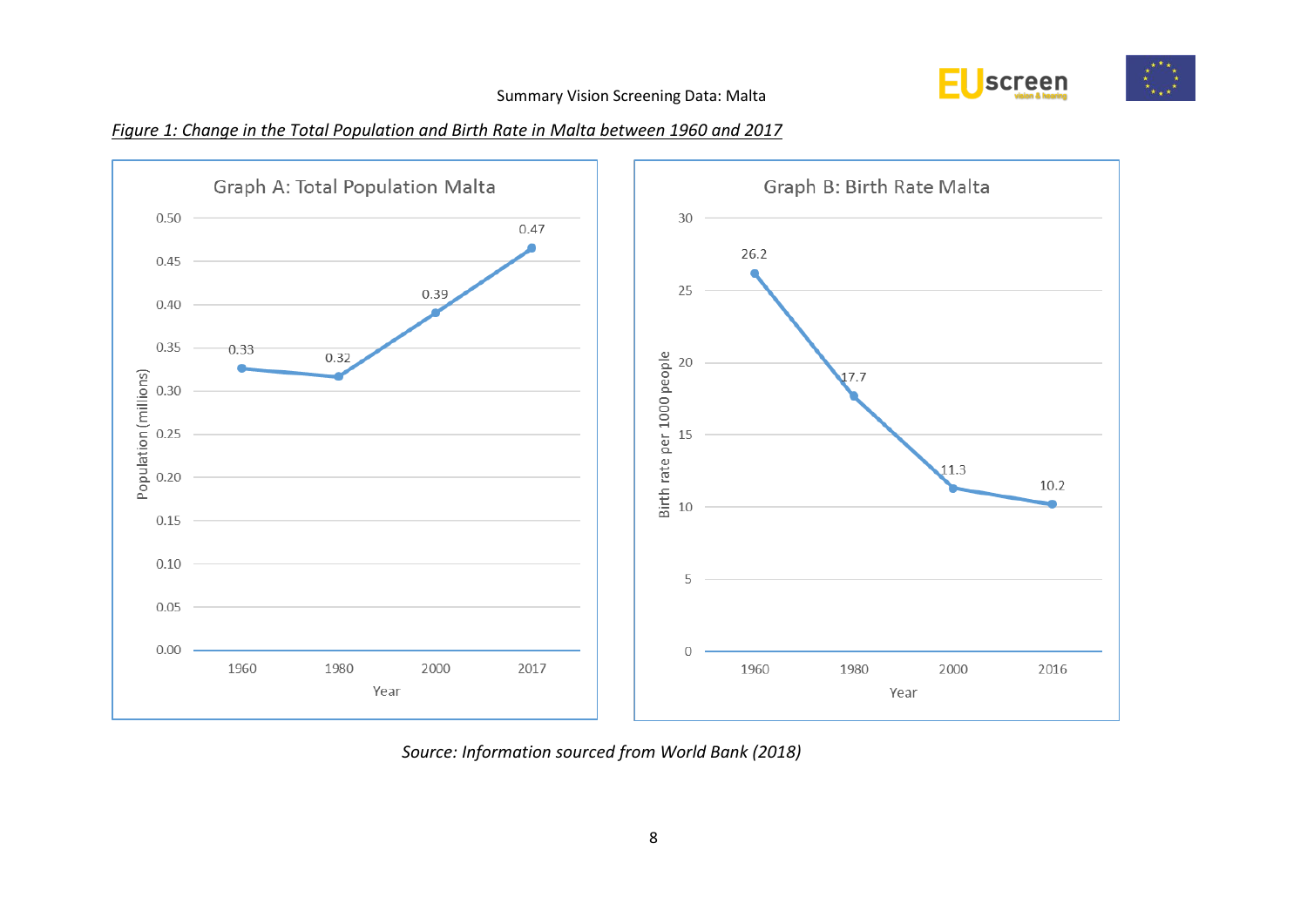



#### <span id="page-8-0"></span>**4 Vision Screening Commissioning and Guidance**

In Malta, vision screening is organised nationally, with no differences between regions. Vision screening is funded by the state and is embedded into a general preventative child healthcare screening system. The content of the vision screening programme is decided upon by orthoptists. The vision screening programme commenced nationally in 1989 and has been changed since its implementation. Specifically, in 1992 nurses were trained to perform all vision screening tests. In 2014, the screening age of school children was changed from 7 years to 5 years. Cover test and ocular motility have also been added, but the date of this change is unknown. Review of the vision screening programme is funded by the Department of Health and take place through learning sessions and conducted by the principal general practitioner (GP) in charge of the screening programme. The guidelines were last revised five years ago.

Vision screening in Malta is conducted by nurses and GPs, of which there are approximately 10 per million population. Ophthalmologists and paediatricians screen babies in neonatal paediatric intensive care unit only. No other general healthcare professionals have been identified that do not screen, but could do so with additional training. There is specific inservice training in vision screening which lasts between 3 to 4 hours, but this is not accredited or certified. School nurses receive training periodically by the head of orthoptics. This training consists of both theory and practical sessions.

There are no methods for quality monitoring imposed by the government and no research has been conducted concerning the vision screening programme in Malta.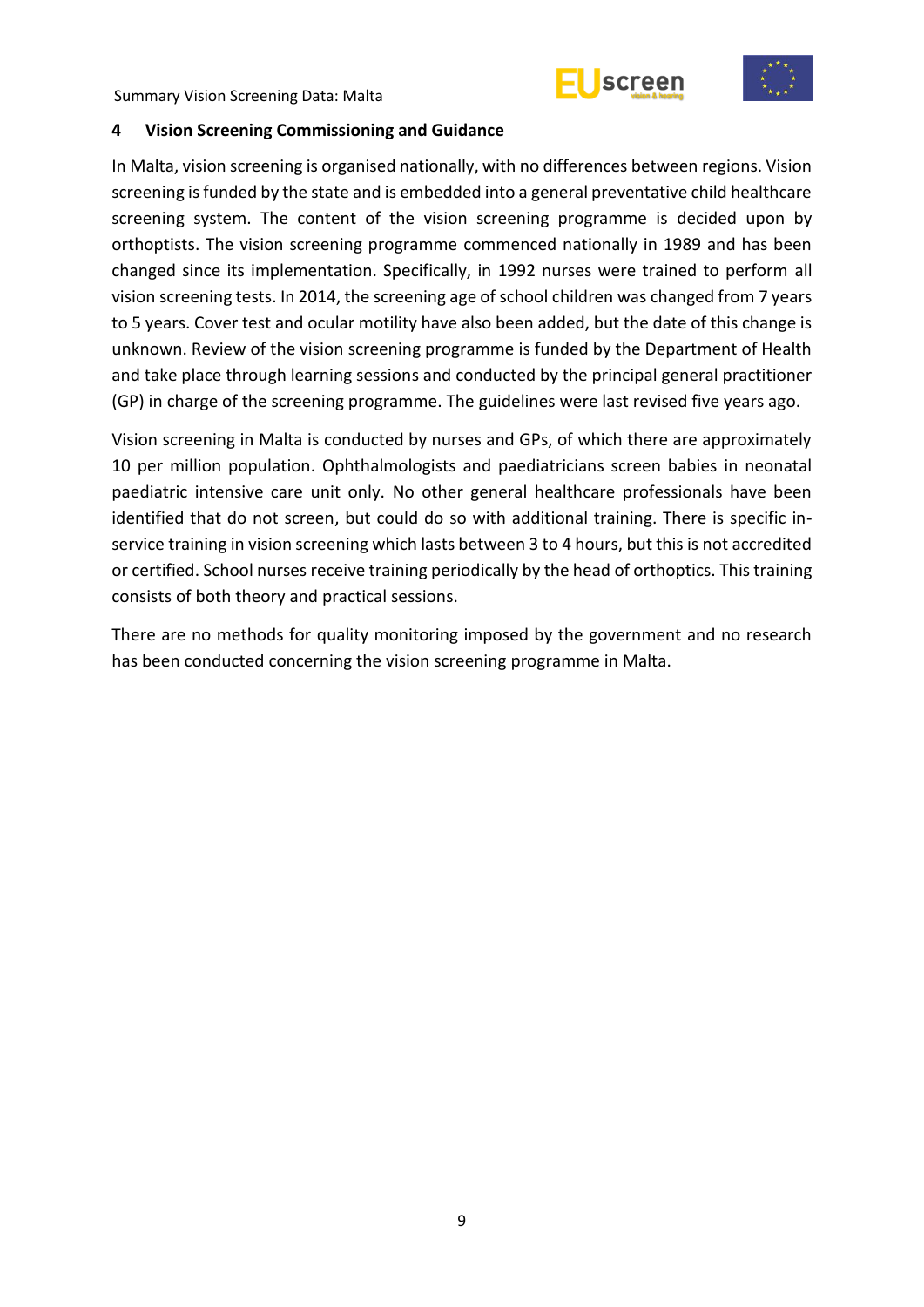



# <span id="page-9-0"></span>**5 Screening programme**

In Malta, the target conditions screened for are retinopathy of prematurity (ROP), congenital eye disorders and reduced visual acuity. The health care professionals delivering vision screening, venue for screening and tests used vary depending on the age of the child as shown in Tables 1, 2 and 3 respectively. Specific details of the screening offered within each age group are described more fully in sections 5.1 to 5.4 below.

# <span id="page-9-1"></span>*5.1 Vision screening - Preterm babies*

Preterm babies are screened by an ophthalmologist at 1 month of age in a hospital, or at an out-patient clinic if they have been discharged. The tests conducted at this age include eye inspection and retinal examination.

# <span id="page-9-2"></span>*5.2 Vision screening - Birth to 3 months*

Well, healthy babies up to the age of 3 months are screened by a paediatrician in a child healthcare centre. The tests conducted at this age include eye inspection, fixation, red reflex testing and eye motility. These tests are performed at the post-natal visit at 6 weeks. Babies are referred after one abnormal test.

# <span id="page-9-3"></span>*5.3 Vision screening - 3 months to 36 months*

Children aged 3 to 36 months are screened by a nurse or a GP in a child healthcare centre. This is conducted at 2 months, 8 months and 18 months of age. The tests conducted at this age include eye inspection, fixation, red reflex testing, eye motility, Hirschberg test, retinal examination, pursuit movements, cover test and alternating cover test. Infants are referred after one abnormal or two inconclusive tests.

# <span id="page-9-4"></span>*5.4 Vision screening - 36 months to 7 years*

Between 36 months and 7 years of age children are screened three times by either a GP or a nurse in schools at 3 years, 5 years and 7 years of age. The tests conducted are fixation, eye motility, pursuit movements, cover test, alternating cover test, stereopsis (Lang Stereotest), colour vision and visual acuity measurement. Children are referred after one abnormal or two inconclusive tests. The optotypes used are Snellen charts and Sheridan-Gardiner single test cards. At 3 years the single-optotype letters are used. The referral criteria are:

- At 3 years of age: Vision less than 6/9 (0.67 decimal, 0.2 logMAR), suspected or manifest strabismus, ocular motility problem or failure of Lang test.
- At 7 years of age: Vision less than 6/6 Snellen (1.0 decimal, 0.00 logMAR) in one or both eyes, failed stereotest, or manifest strabismus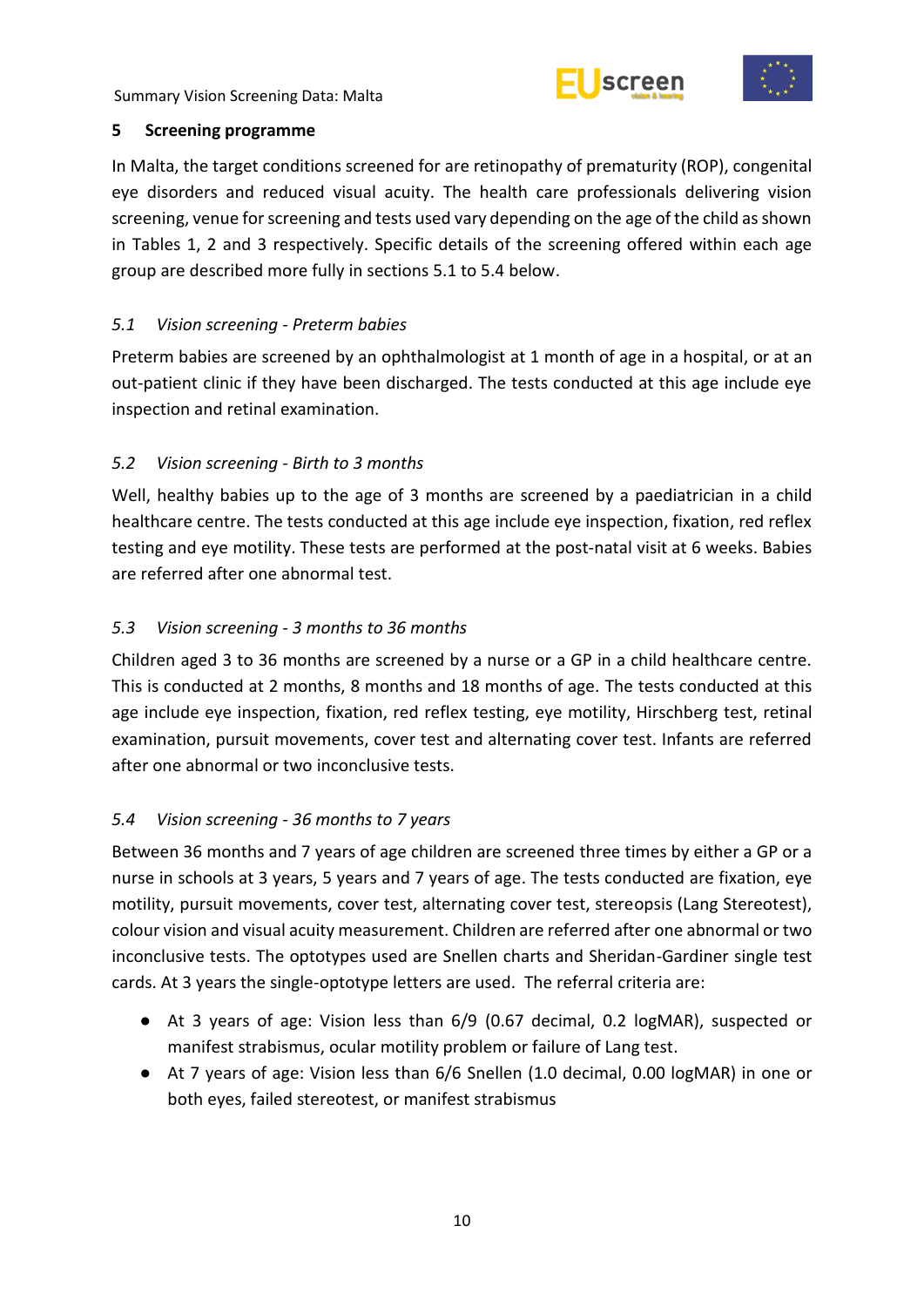

# **Table 1:** Healthcare professionals who conduct vision screening in each age group

| Table 1        | Paediatrician  | Ophthalmologist | <b>Nurse</b>   | GP             |
|----------------|----------------|-----------------|----------------|----------------|
| Preterm babies | $\pmb{\times}$ | $\checkmark$    | $\pmb{\times}$ | $\pmb{\times}$ |
| 0 to 3 months  | ✓              | $\pmb{\times}$  | $\pmb{\times}$ | $\pmb{\times}$ |
| 3 to 36 months | $\pmb{\times}$ | $\pmb{\times}$  | ✓              | ✓              |
| 3 to 7 years   | $\pmb{\times}$ | $\pmb{\times}$  | ✓              | ✓              |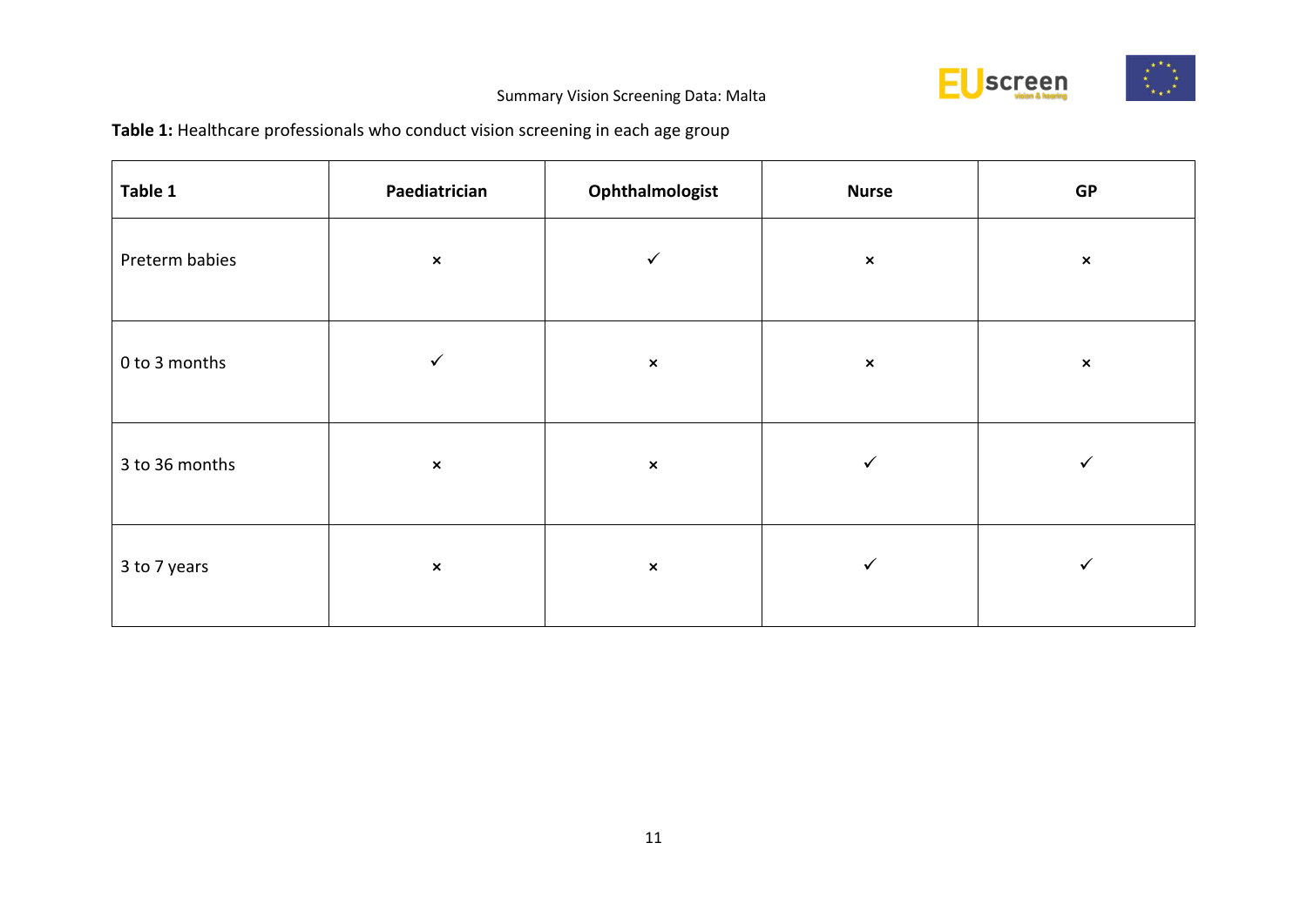

| Table 2        | E1             | RE             | <b>Fix</b>     | <b>RR</b>                 | EM             | Hir                       | <b>PM</b>      | <b>CT</b>      | <b>ACT</b>     | <b>SV</b>                 | ${\sf CV}$                | <b>VA</b>      |
|----------------|----------------|----------------|----------------|---------------------------|----------------|---------------------------|----------------|----------------|----------------|---------------------------|---------------------------|----------------|
| Preterm babies | $\checkmark$   | $\checkmark$   | $\pmb{\times}$ | $\pmb{\times}$            | $\pmb{\times}$ | $\pmb{\times}$            | $\pmb{\times}$ | $\pmb{\times}$ | $\pmb{\times}$ | $\boldsymbol{\mathsf{x}}$ | $\pmb{\times}$            | $\pmb{\times}$ |
| 0 to 3 months  | $\checkmark$   | $\pmb{\times}$ | $\checkmark$   | $\checkmark$              | $\checkmark$   | $\boldsymbol{\mathsf{x}}$ | $\pmb{\times}$ | $\pmb{\times}$ | $\pmb{\times}$ | $\mathsf{x}$              | $\boldsymbol{\mathsf{x}}$ | $\pmb{\times}$ |
| 3 to 36 months | $\checkmark$   | $\checkmark$   | $\checkmark$   | $\checkmark$              | $\checkmark$   | $\checkmark$              | $\checkmark$   | $\checkmark$   | $\checkmark$   | $\pmb{\times}$            | $\mathsf{x}$              | $\pmb{\times}$ |
| 3 to 7 years   | $\pmb{\times}$ | $\pmb{\times}$ | $\checkmark$   | $\boldsymbol{\mathsf{x}}$ | $\checkmark$   | $\pmb{\times}$            | $\checkmark$   | $\checkmark$   | $\checkmark$   | $\checkmark$              | $\checkmark$              | $\checkmark$   |

**Key:** EI: Eye inspection; RE: Retinal Examination; Fix: Fixation; RR: Red reflex testing; EM: Eye motility; Hir: Hirschberg; PM: Pursuit movements; CT: Cover test; ACT: Alternating cover test; SV: Stereopsis; CV: Colour vision; VA: Visual acuity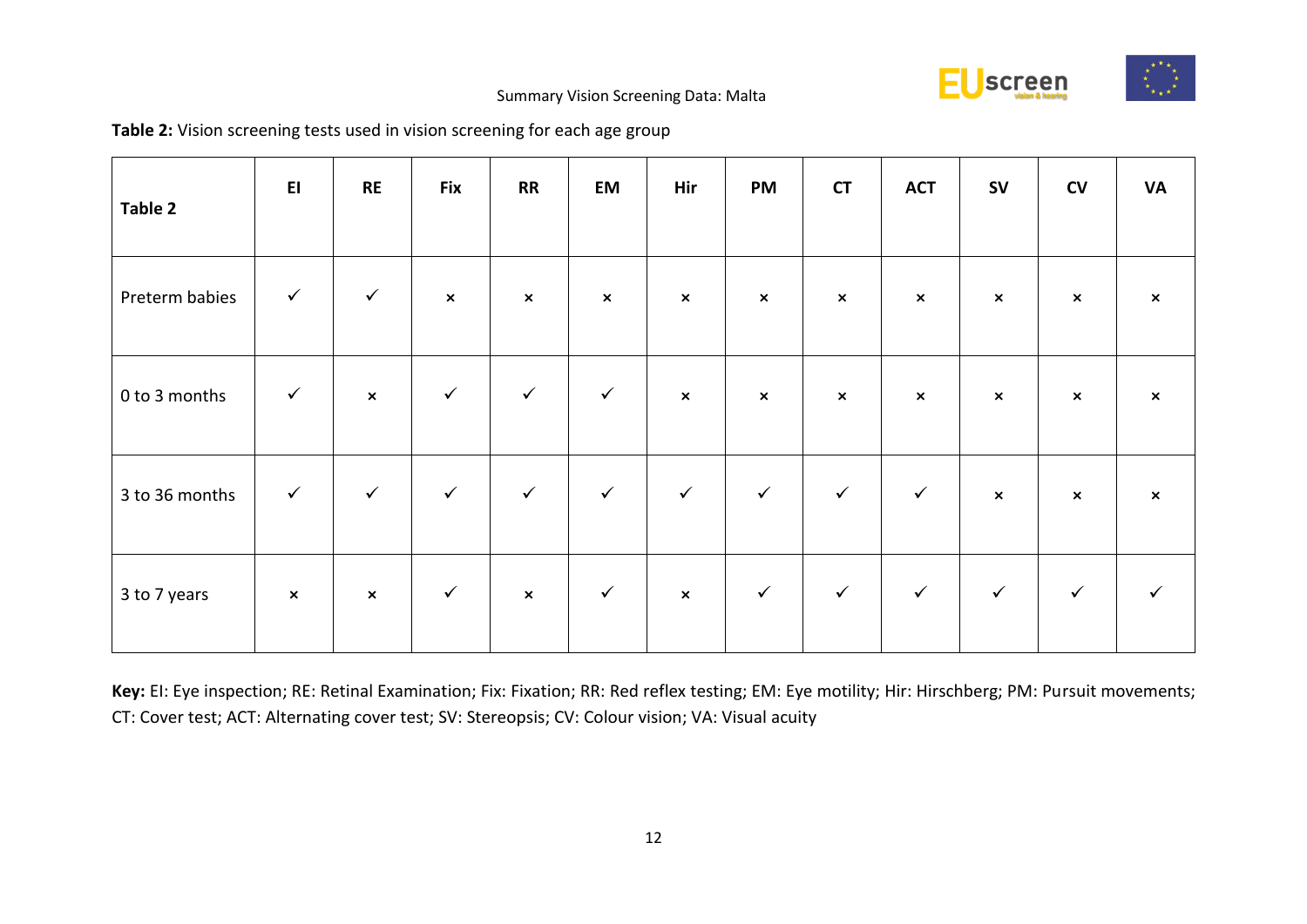

# **Table 3:** Location of vision screening for each age group

| Table 3        | Hospital       | <b>Child Healthcare Centre</b> | <b>School</b>  |
|----------------|----------------|--------------------------------|----------------|
| Preterm babies | $\checkmark$   | $\pmb{\times}$                 | $\pmb{\times}$ |
| 0 to 3 months  | $\pmb{\times}$ | $\checkmark$                   | $\pmb{\times}$ |
| 3 to 36 months | $\pmb{\times}$ | $\checkmark$                   | $\pmb{\times}$ |
| 3 to 7 years   | $\pmb{\times}$ | $\pmb{\times}$                 |                |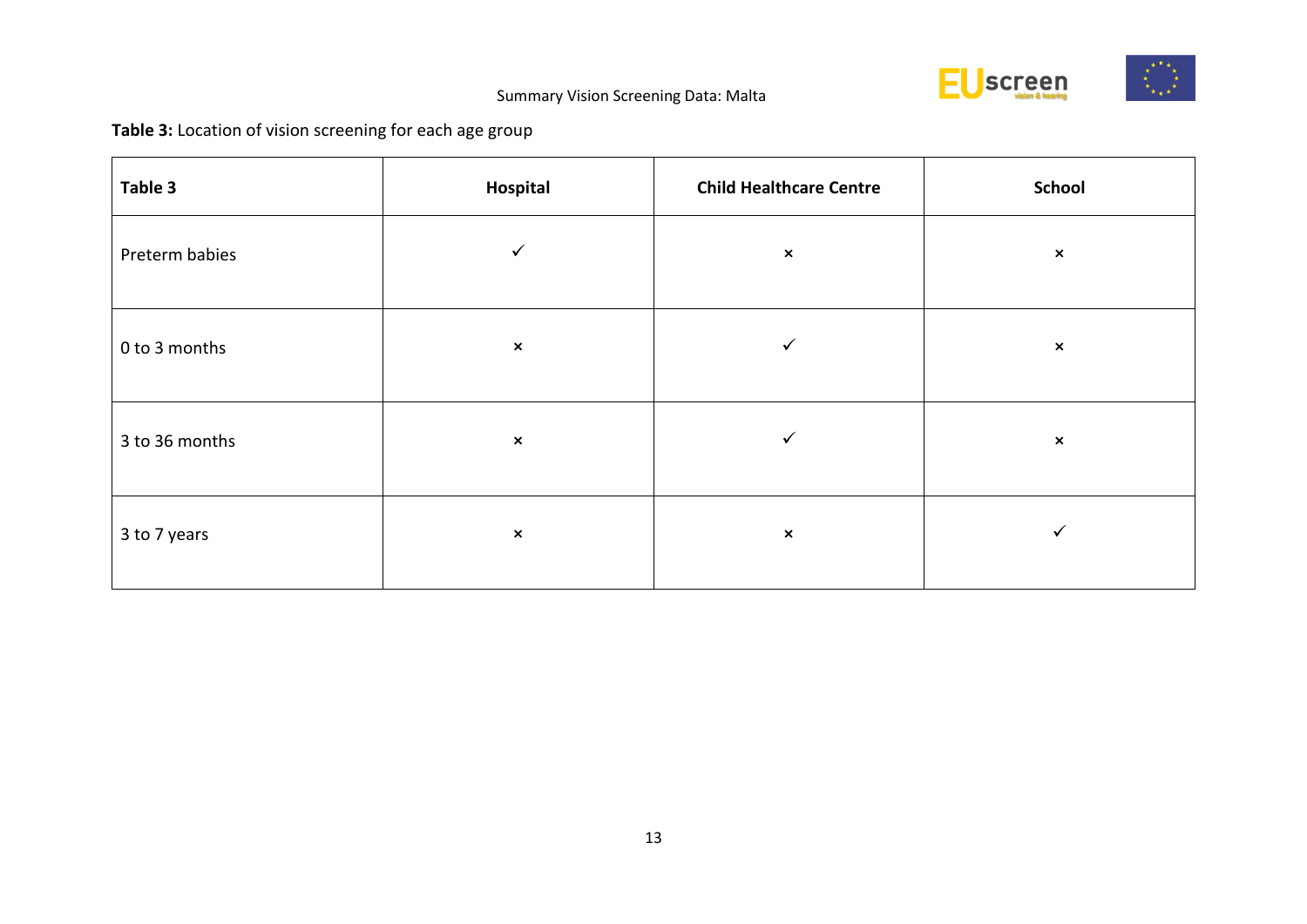



# <span id="page-13-0"></span>**6 Automated Screening**

Automated vision screening is achieved using handheld, portable devices designed to detect presence of refractive error from 6 months of age. It provides objective results and is used to detect amblyopic risk factors. This differs from other methods used to screen children for amblyopia which focus on detection of the actual condition and the resulting visual loss. No automated screening is conducted in Malta.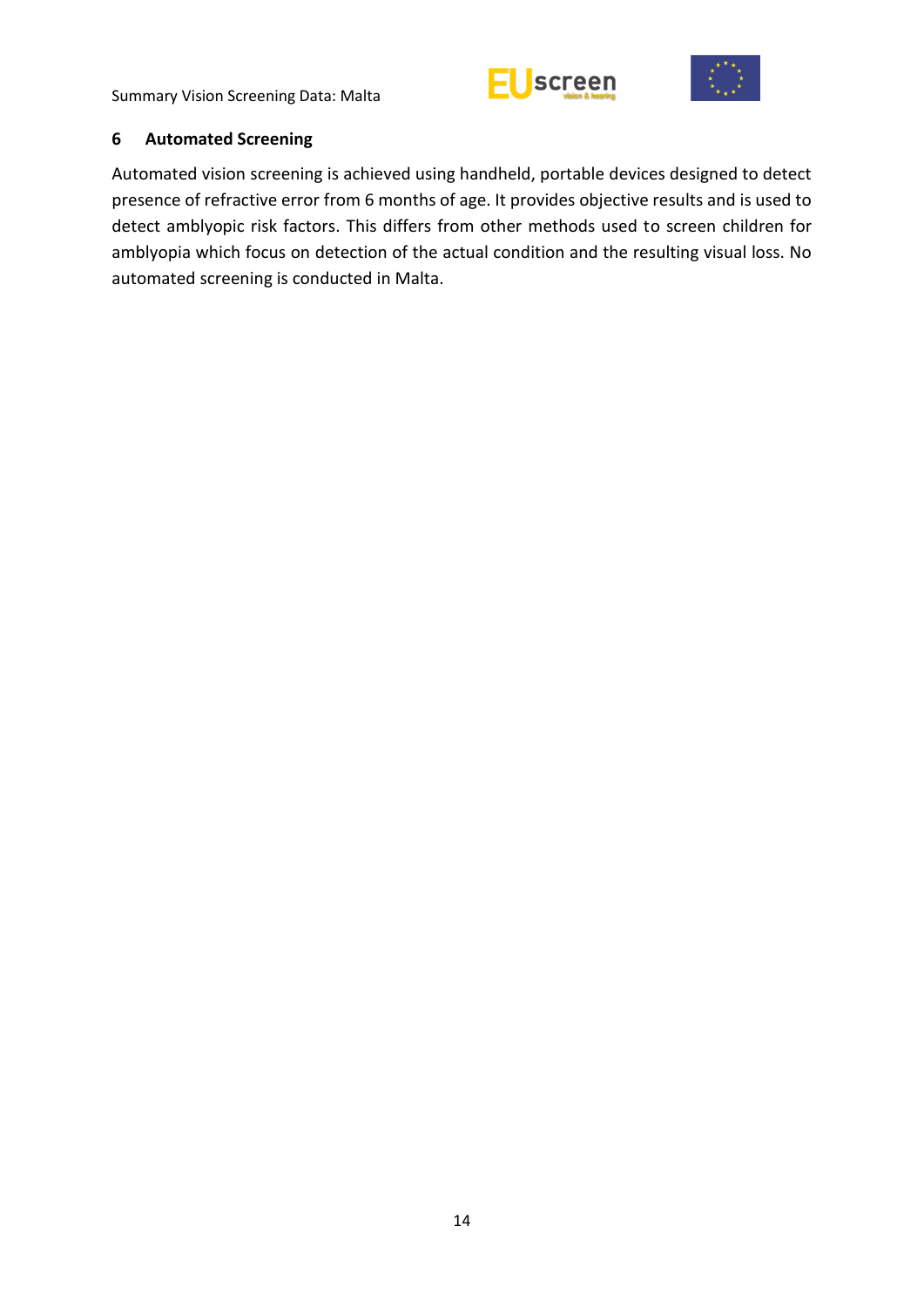# screen



# <span id="page-14-0"></span>**7 Provision for Visually Impaired**

In Malta, there is one school for blind or severely visually impaired children; there are approximately 50 spaces available for children to attend. The costs per child for these schools is t not known. There is special support for visually impaired children who attend regular mainstream primary school, including financial support from social services and nongovernment organisations as well as visits by a specialised teacher.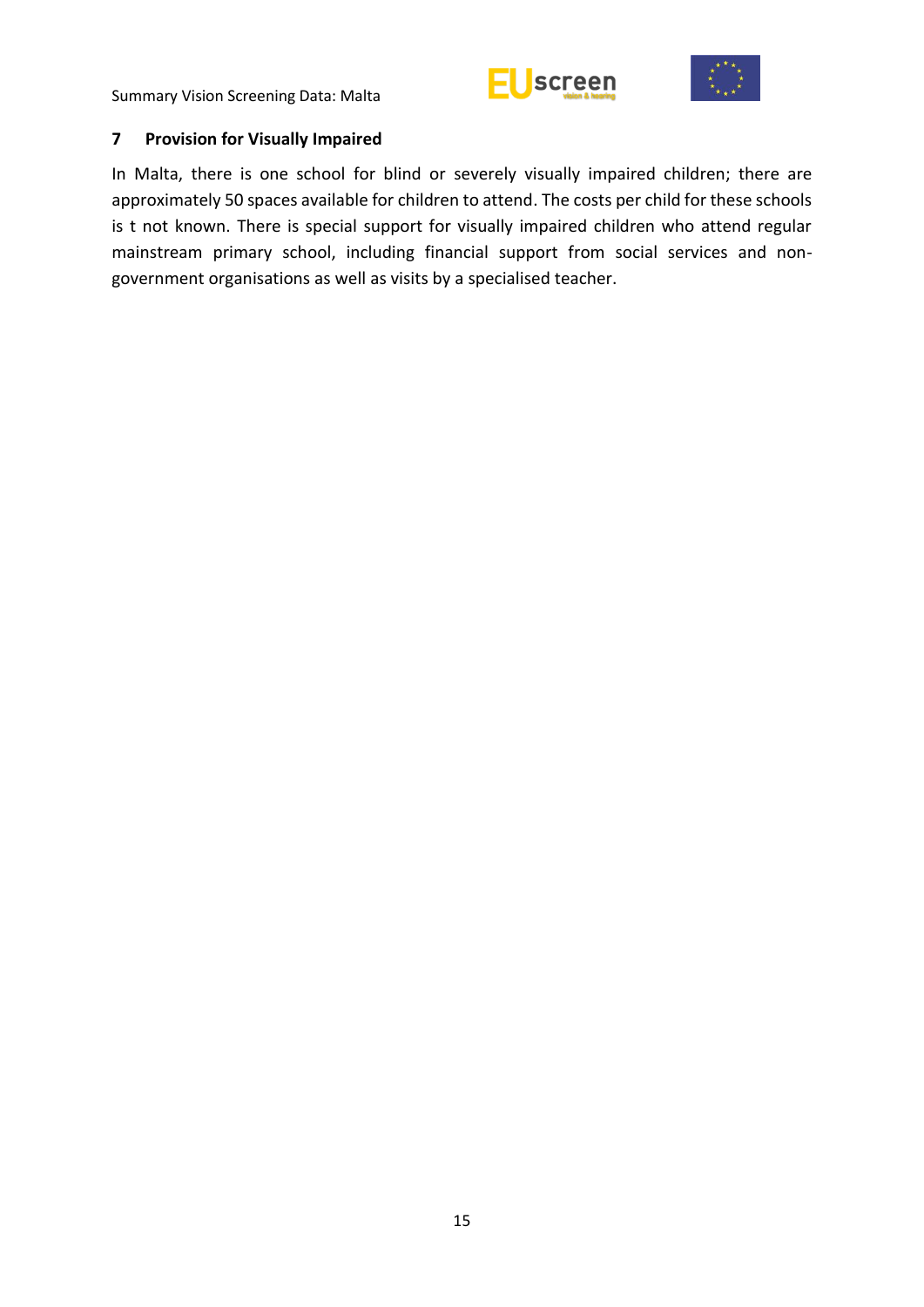



#### <span id="page-15-0"></span>**8 Knowledge of existing screening programme**

#### <span id="page-15-1"></span>*8.1 Prevalence/Diagnosis*

There is only data concerning a rough estimation based on professional opinion, of the prevalence of strabismus at 2 years of age, which is 2.5-3.0%.

# <span id="page-15-2"></span>*8.2 Coverage*

Children are invited for vision screening by their school health service; approximately 3,000 children per year. It is estimated that greater than 75% of children are invited for screening and that the attendance rate is greater than 90%.

## <span id="page-15-3"></span>*8.3 Screening evaluation*

No data available.

## <span id="page-15-4"></span>*8.4 Treatment success*

Optometrists and orthoptists are the only professionals that prescribe glasses for children under the age of 7 years in Malta. Other treatment options available include patching and cataract surgery (if appropriate). All eligible children are offered treatment. There is no other data available.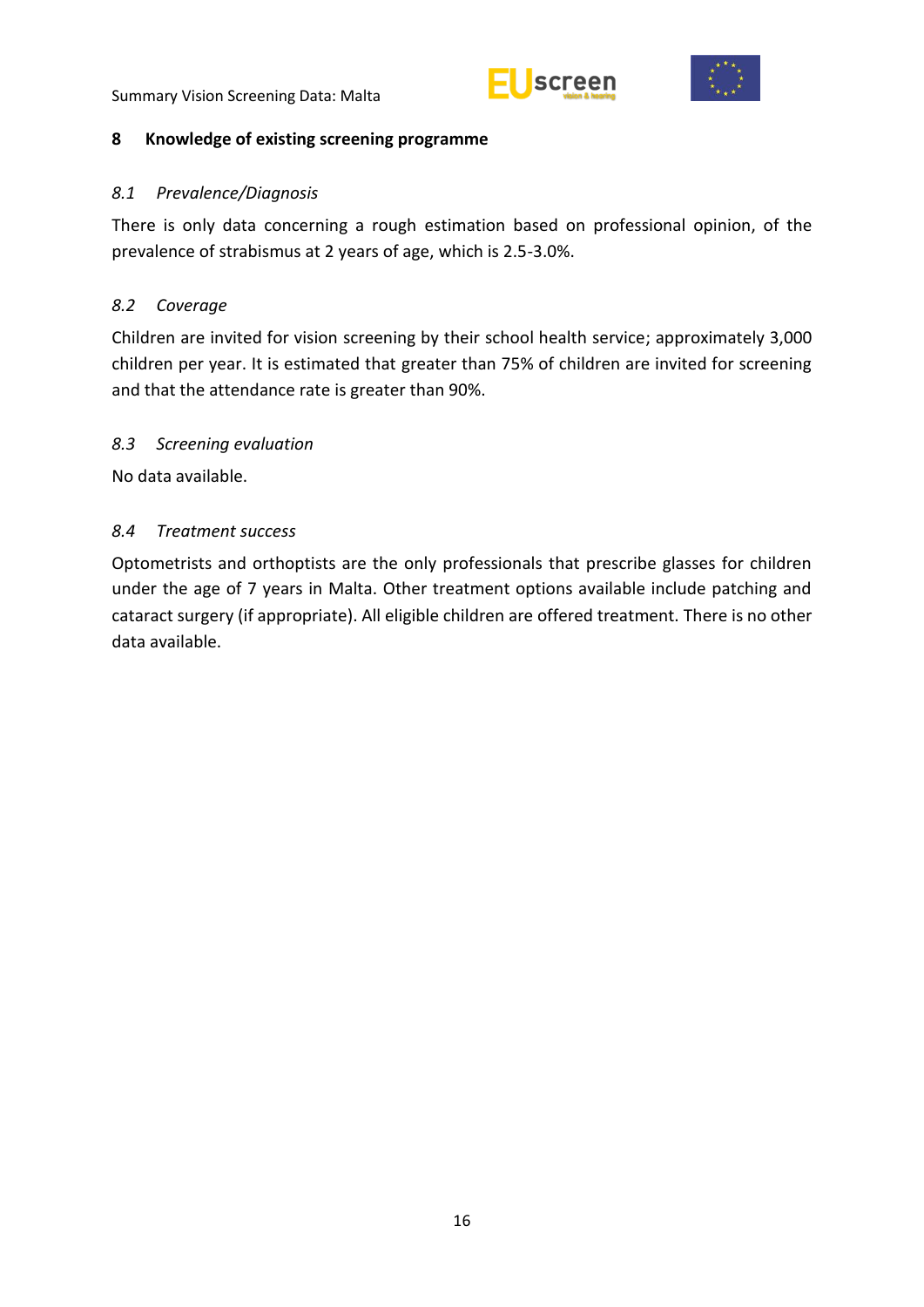



# <span id="page-16-0"></span>**9 Costs of vision screening in children**

# <span id="page-16-1"></span>*9.1 Cost of vision screening*

The salary costs, per year, for vision screening professionals is estimated at between 23,000- 30,000 Euros. The salary costs per hour for vision screening are estimated at between 12-15 Euros per hour. It is not known how much it costs to train general preventative child healthcare screening professionals, between leaving secondary education and qualification. The total vision screening costs per year, or per child per year, are not known.

# <span id="page-16-2"></span>*9.2 Cost of treatment for amblyopia*

The estimated costs for treatment of typical patients, with refractive amblyopia and strabismic amblyopia (including follow up) are 200 Euros for glasses, 4 visits in the first year, 2 visits the next year and then a visit every year after 8 years of age (25 Euros per visit). There is not further data available.

<span id="page-16-3"></span>*9.3 Cost of Treatment for strabismus*  No data available.

<span id="page-16-4"></span>*9.4 Cost of treatment for cataract* No data available.